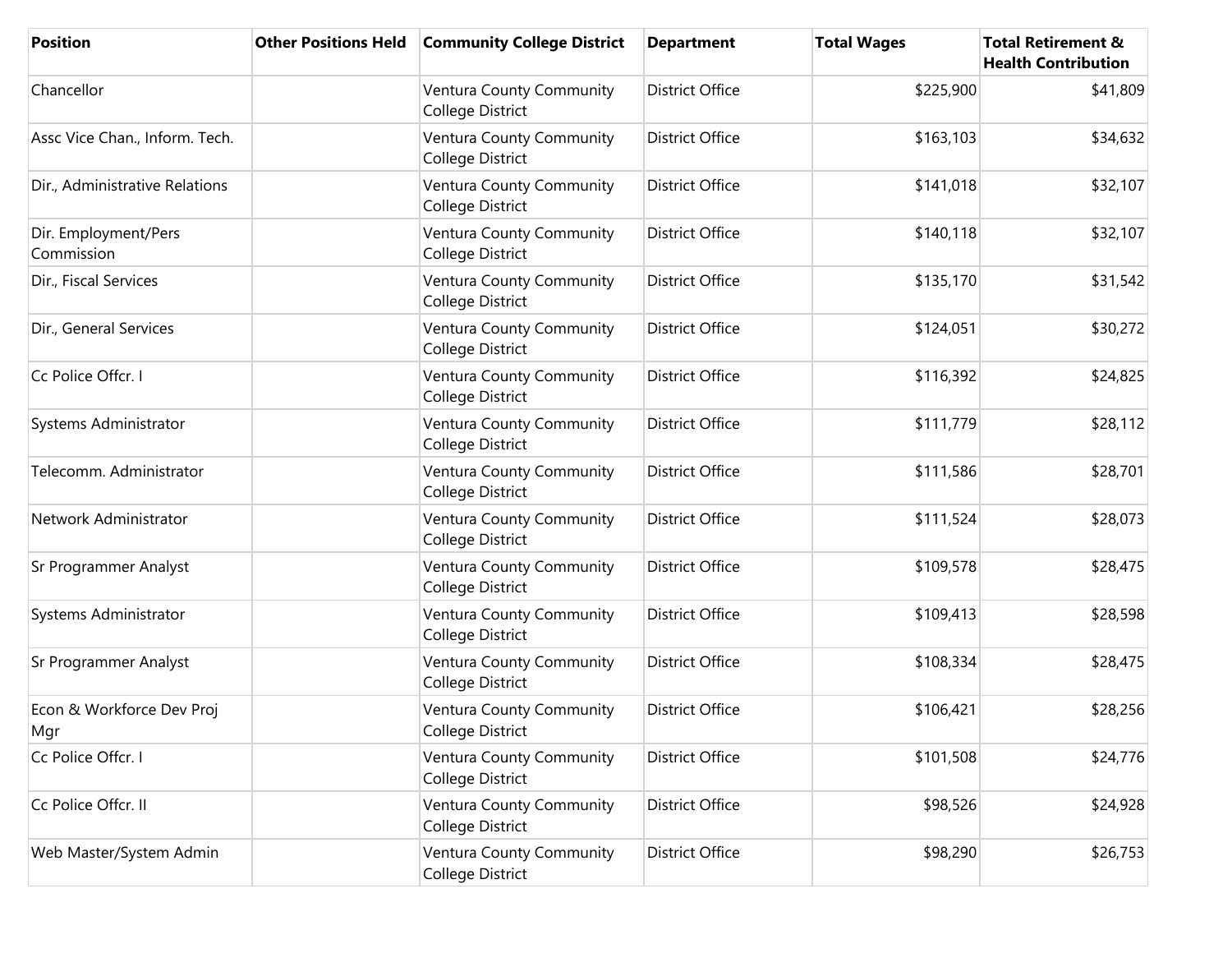| Web Master/System Admin        | Ventura County Community<br>College District | <b>District Office</b> | \$98,279 | \$27,326 |
|--------------------------------|----------------------------------------------|------------------------|----------|----------|
| District Budget Officer        | Ventura County Community<br>College District | <b>District Office</b> | \$98,090 | \$27,304 |
| Cc Police Lieutenant           | Ventura County Community<br>College District | <b>District Office</b> | \$95,004 | \$25,837 |
| Network Administrator          | Ventura County Community<br>College District | <b>District Office</b> | \$92,703 | \$26,688 |
| Cc Police Offcr. I             | Ventura County Community<br>College District | <b>District Office</b> | \$92,249 | \$23,029 |
| Cc Police Offcr. I             | Ventura County Community<br>College District | <b>District Office</b> | \$91,832 | \$22,642 |
| Cc Police Lieutenant           | Ventura County Community<br>College District | <b>District Office</b> | \$90,644 | \$25,483 |
| Human Resources Analyst II     | Ventura County Community<br>College District | <b>District Office</b> | \$90,126 | \$24,881 |
| Sr Programmer Analyst          | Ventura County Community<br>College District | <b>District Office</b> | \$90,040 | \$25,842 |
| Payroll Supv.                  | Ventura County Community<br>College District | <b>District Office</b> | \$88,640 | \$26,224 |
| Cc Police Offcr. I             | Ventura County Community<br>College District | <b>District Office</b> | \$87,609 | \$25,053 |
| Benefits Analyst (Conf)        | Ventura County Community<br>College District | <b>District Office</b> | \$87,201 | \$26,059 |
| Data Analyst                   | Ventura County Community<br>College District | <b>District Office</b> | \$83,693 | \$24,146 |
| Cc Police Offcr. I             | Ventura County Community<br>College District | <b>District Office</b> | \$82,848 | \$24,522 |
| Cc Police Offcr. I             | Ventura County Community<br>College District | <b>District Office</b> | \$82,814 | \$24,195 |
| Cc Police Offcr. I             | Ventura County Community<br>College District | <b>District Office</b> | \$80,297 | \$23,322 |
| Infor Tech Support Spec II     | Ventura County Community<br>College District | <b>District Office</b> | \$76,818 | \$24,755 |
| Ex. Asst. To Vice Chanc./Conf. | Ventura County Community<br>College District | <b>District Office</b> | \$76,713 | \$24,829 |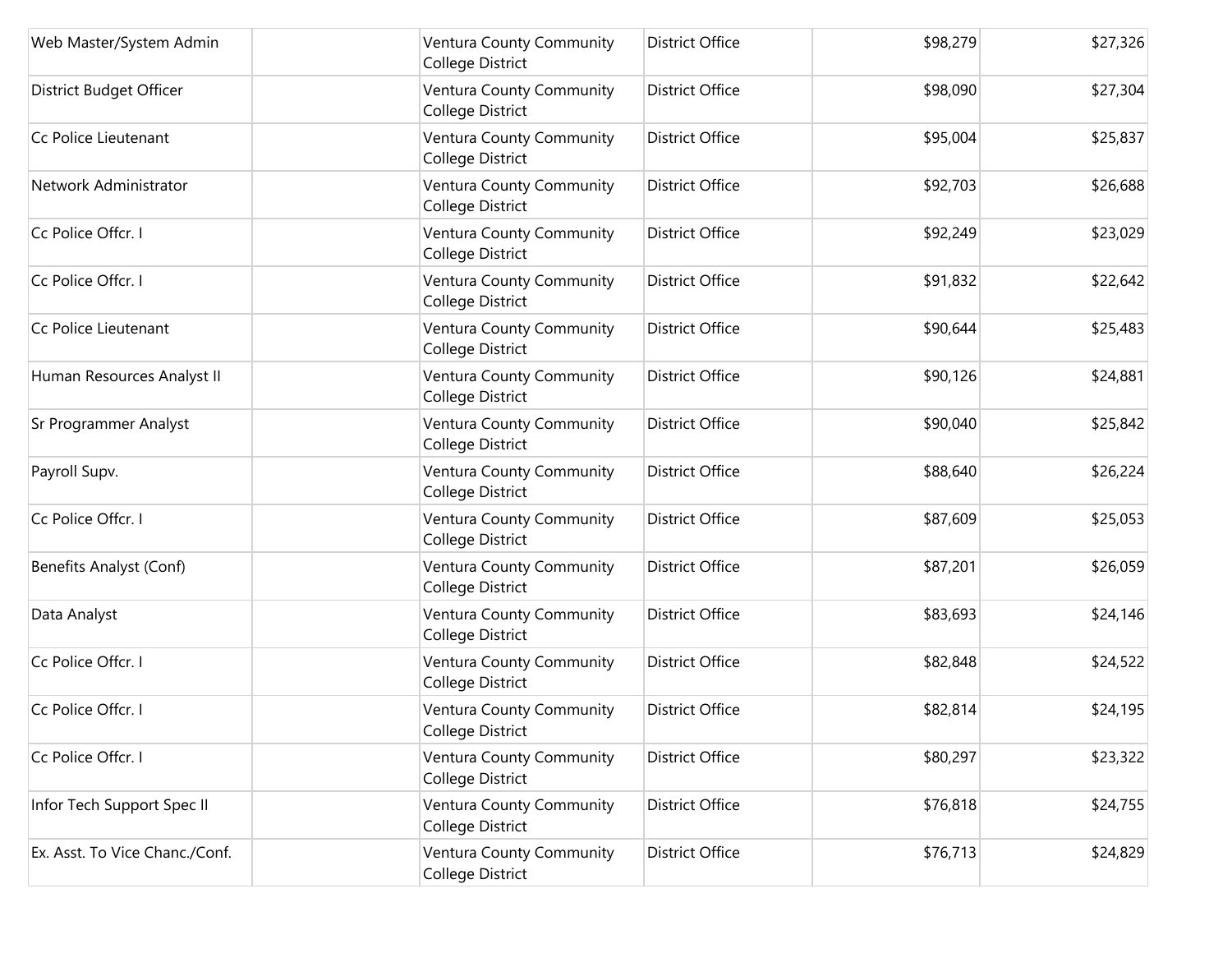| Infor Tech Support Spec II               |              | Ventura County Community<br>College District | <b>District Office</b> | \$76,440 | \$24,714 |
|------------------------------------------|--------------|----------------------------------------------|------------------------|----------|----------|
| Ex. Asst. To The Chanc/Conf.             |              | Ventura County Community<br>College District | <b>District Office</b> | \$76,125 | \$24,340 |
| Interim Vicechan Bus/Admn<br><b>Svcs</b> |              | Ventura County Community<br>College District | <b>District Office</b> | \$75,145 | \$8,537  |
| Graphic Artist/Designer                  |              | Ventura County Community<br>College District | <b>District Office</b> | \$73,199 | \$23,776 |
| Ex. Asst. To Vice Chan, Hr/Conf          |              | Ventura County Community<br>College District | <b>District Office</b> | \$73,132 | \$23,909 |
| Senior Payroll Technician                | Events Asst. | Ventura County Community<br>College District | <b>District Office</b> | \$70,867 | \$22,325 |
| Cc Police Offcr. I                       |              | Ventura County Community<br>College District | <b>District Office</b> | \$70,215 | \$23,116 |
| <b>Purchasing Specialist</b>             |              | Ventura County Community<br>College District | <b>District Office</b> | \$70,149 | \$24,110 |
| <b>Purchasing Specialist</b>             |              | Ventura County Community<br>College District | <b>District Office</b> | \$69,545 | \$22,528 |
| Senior Accountant                        |              | Ventura County Community<br>College District | <b>District Office</b> | \$69,181 | \$23,946 |
| <b>Financial Analyst</b>                 |              | Ventura County Community<br>College District | <b>District Office</b> | \$69,053 | \$23,971 |
| <b>Financial Analyst</b>                 |              | Ventura County Community<br>College District | <b>District Office</b> | \$69,019 | \$23,981 |
| Admin. Asst, Chanc Off/Conf              |              | Ventura County Community<br>College District | <b>District Office</b> | \$67,842 | \$22,072 |
| Information Tech Supp Spec I             |              | Ventura County Community<br>College District | <b>District Office</b> | \$67,763 | \$23,838 |
| Marketing Specialist                     |              | Ventura County Community<br>College District | <b>District Office</b> | \$66,919 | \$23,514 |
| Maint Wkr/Warehouse<br>Operator          |              | Ventura County Community<br>College District | <b>District Office</b> | \$65,154 | \$23,521 |
| Human Resources Tech/Conf.               |              | Ventura County Community<br>College District | <b>District Office</b> | \$64,136 | \$21,910 |
| Lead Human Resource<br>Tech/Conf         |              | Ventura County Community<br>College District | <b>District Office</b> | \$63,789 | \$23,384 |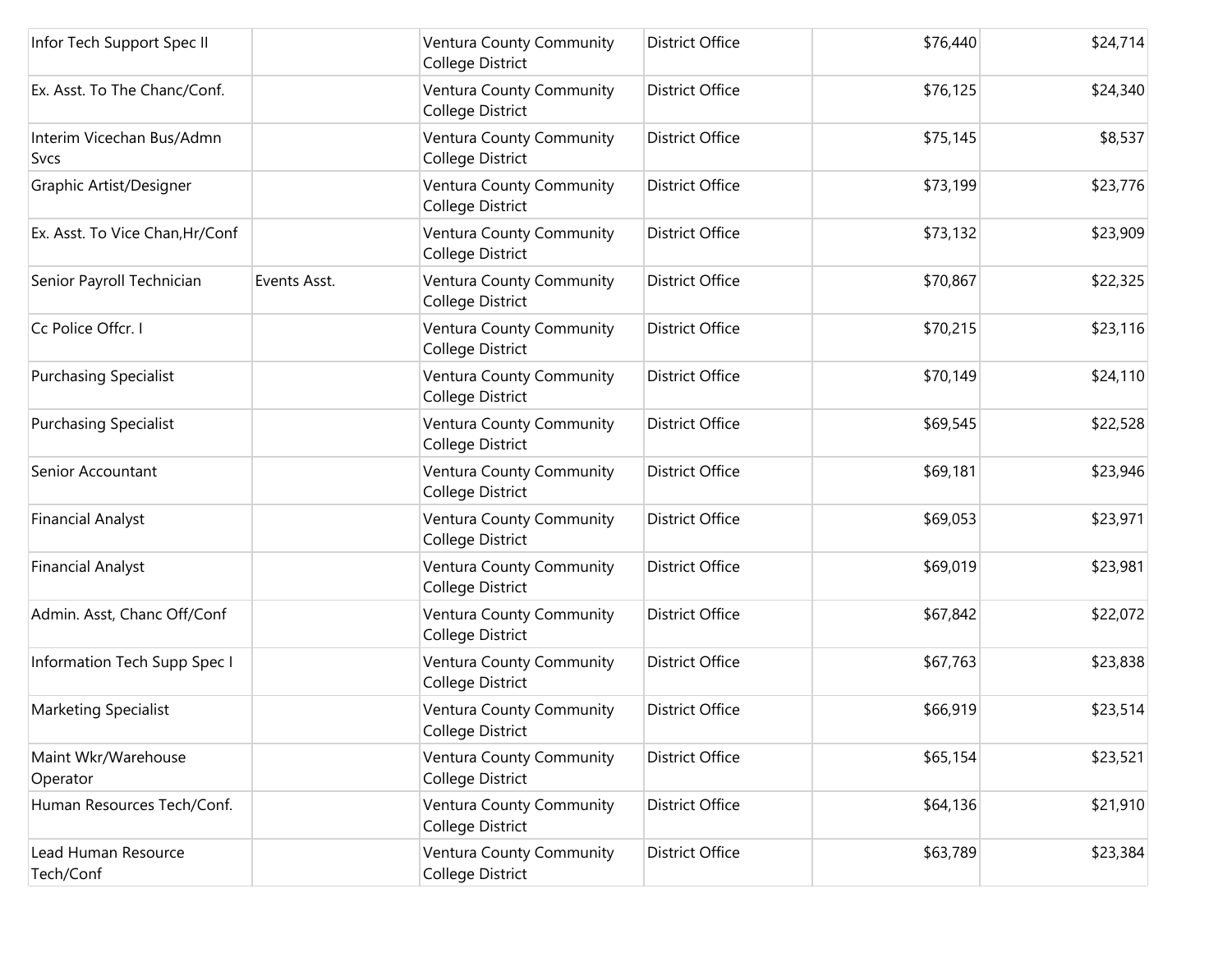| <b>Purchasing Specialist</b>       |                  | Ventura County Community<br>College District | <b>District Office</b> | \$62,962 | \$22,648 |
|------------------------------------|------------------|----------------------------------------------|------------------------|----------|----------|
| Human Resources Analyst I          |                  | Ventura County Community<br>College District | <b>District Office</b> | \$62,109 | \$23,192 |
| Human Resources Tech/Conf          |                  | Ventura County Community<br>College District | <b>District Office</b> | \$61,855 | \$23,048 |
| Human Resources/Pers Asst/Bil      |                  | Ventura County Community<br>College District | <b>District Office</b> | \$60,739 | \$23,035 |
| Accountant                         |                  | Ventura County Community<br>College District | <b>District Office</b> | \$60,243 | \$22,863 |
| Sr. Accounting Technician          |                  | Ventura County Community<br>College District | <b>District Office</b> | \$59,241 | \$22,783 |
| Admin Asst                         | Events Assistant | Ventura County Community<br>College District | <b>District Office</b> | \$59,058 | \$22,721 |
| Payroll Technician                 |                  | Ventura County Community<br>College District | <b>District Office</b> | \$58,903 | \$22,721 |
| Human Resources/Personnel<br>Asst  | Events Asst.     | Ventura County Community<br>College District | <b>District Office</b> | \$58,413 | \$22,721 |
| Infor Tech Help Desk Assistant     |                  | Ventura County Community<br>College District | <b>District Office</b> | \$57,454 | \$22,659 |
| <b>Grant Accounting/Admin Asst</b> |                  | Ventura County Community<br>College District | <b>District Office</b> | \$57,454 | \$22,659 |
| <b>Technical Data Specialist</b>   |                  | Ventura County Community<br>College District | <b>District Office</b> | \$57,203 | \$22,631 |
| <b>Financial Analyst</b>           |                  | Ventura County Community<br>College District | <b>District Office</b> | \$57,173 | \$22,085 |
| Accounts Payable Technician        | Events Asst      | Ventura County Community<br>College District | <b>District Office</b> | \$56,546 | \$20,800 |
| Purchasing Assistant               |                  | Ventura County Community<br>College District | <b>District Office</b> | \$54,424 | \$22,313 |
| Accounts Payable Technician        |                  | Ventura County Community<br>College District | <b>District Office</b> | \$52,438 | \$21,128 |
| Cc Police Offcr. I                 |                  | Ventura County Community<br>College District | <b>District Office</b> | \$52,332 | \$17,716 |
| Custodian                          |                  | Ventura County Community<br>College District | District Office        | \$50,636 | \$16,093 |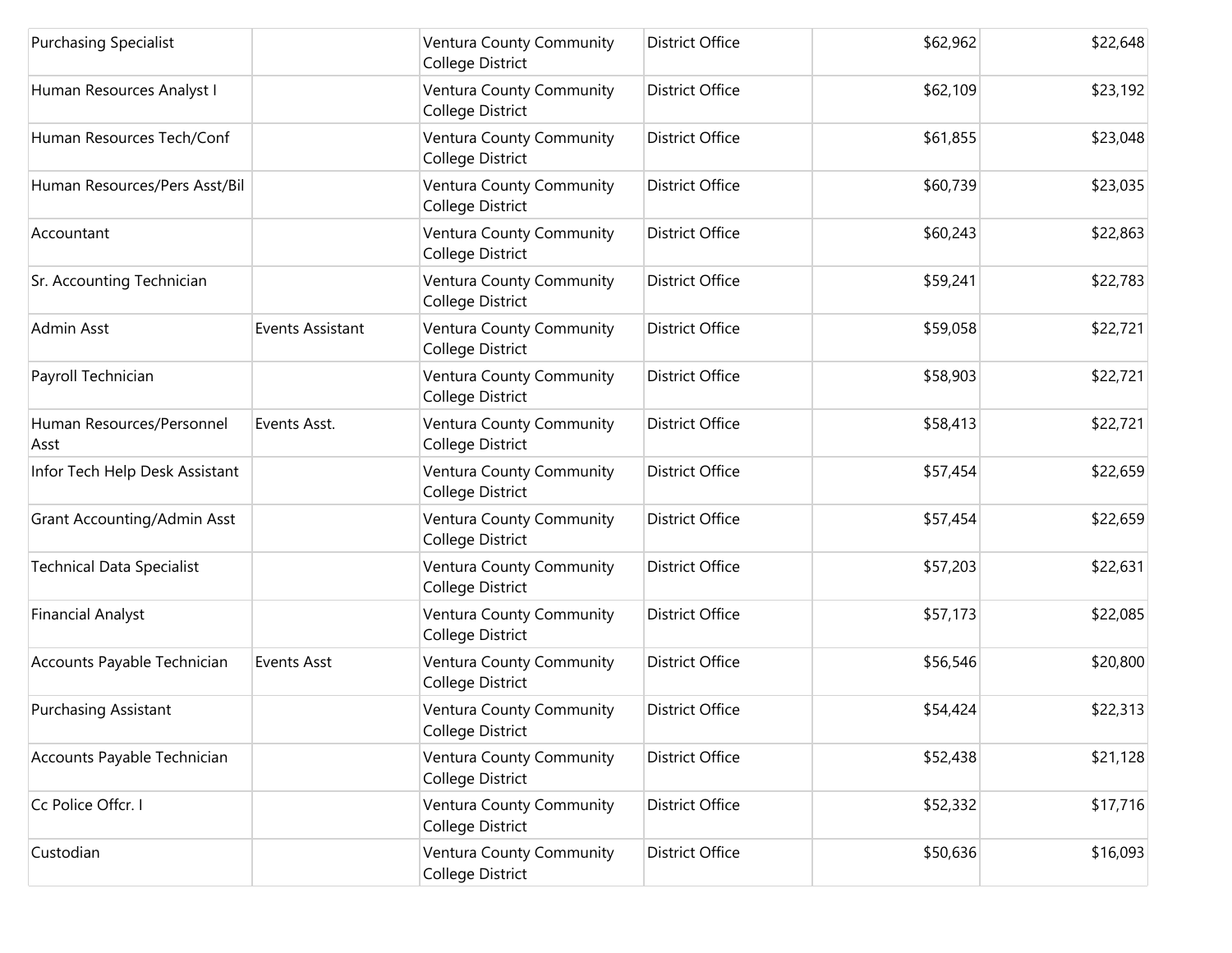| Office Assistant             | Ventura County Community<br>College District | <b>District Office</b> | \$50,633 | \$21,880 |
|------------------------------|----------------------------------------------|------------------------|----------|----------|
| Payroll Technician           | Ventura County Community<br>College District | <b>District Office</b> | \$49,833 | \$21,788 |
| Accounts Payable Supervisor  | Ventura County Community<br>College District | <b>District Office</b> | \$49,103 | \$21,162 |
| Grant Accounting/Admin Asst  | Ventura County Community<br>College District | <b>District Office</b> | \$45,427 | \$21,247 |
| Benefits Assistant (Conf)    | Ventura County Community<br>College District | <b>District Office</b> | \$42,532 | \$20,935 |
| <b>Purchasing Assistant</b>  | Ventura County Community<br>College District | <b>District Office</b> | \$33,890 | \$12,135 |
| Vice Chancellor, Human Res.  | Ventura County Community<br>College District | <b>District Office</b> | \$32,326 | \$5,253  |
| Senior Administrative Assist | Ventura County Community<br>College District | <b>District Office</b> | \$30,610 | \$3,498  |
| Provisional/Ltd Term Hourly  | Ventura County Community<br>College District | <b>District Office</b> | \$23,910 | \$15,561 |
| Cc Police Officer I          | Ventura County Community<br>College District | <b>District Office</b> | \$15,002 | \$0      |
| <b>Student Specialist</b>    | Ventura County Community<br>College District | <b>District Office</b> | \$12,444 | \$0      |
| Accounts Payable Technician  | Ventura County Community<br>College District | <b>District Office</b> | \$12,366 | \$4,201  |
| <b>Student Specialist</b>    | Ventura County Community<br>College District | <b>District Office</b> | \$11,457 | \$0      |
| Trustee                      | Ventura County Community<br>College District | <b>District Office</b> | \$9,900  | \$1,378  |
| Trustee                      | Ventura County Community<br>College District | <b>District Office</b> | \$9,900  | \$16,093 |
| Trustee                      | Ventura County Community<br>College District | <b>District Office</b> | \$9,900  | \$6,526  |
| Trustee                      | Ventura County Community<br>College District | District Office        | \$9,900  | \$16,093 |
| Trustee                      | Ventura County Community<br>College District | District Office        | \$9,000  | \$16,093 |